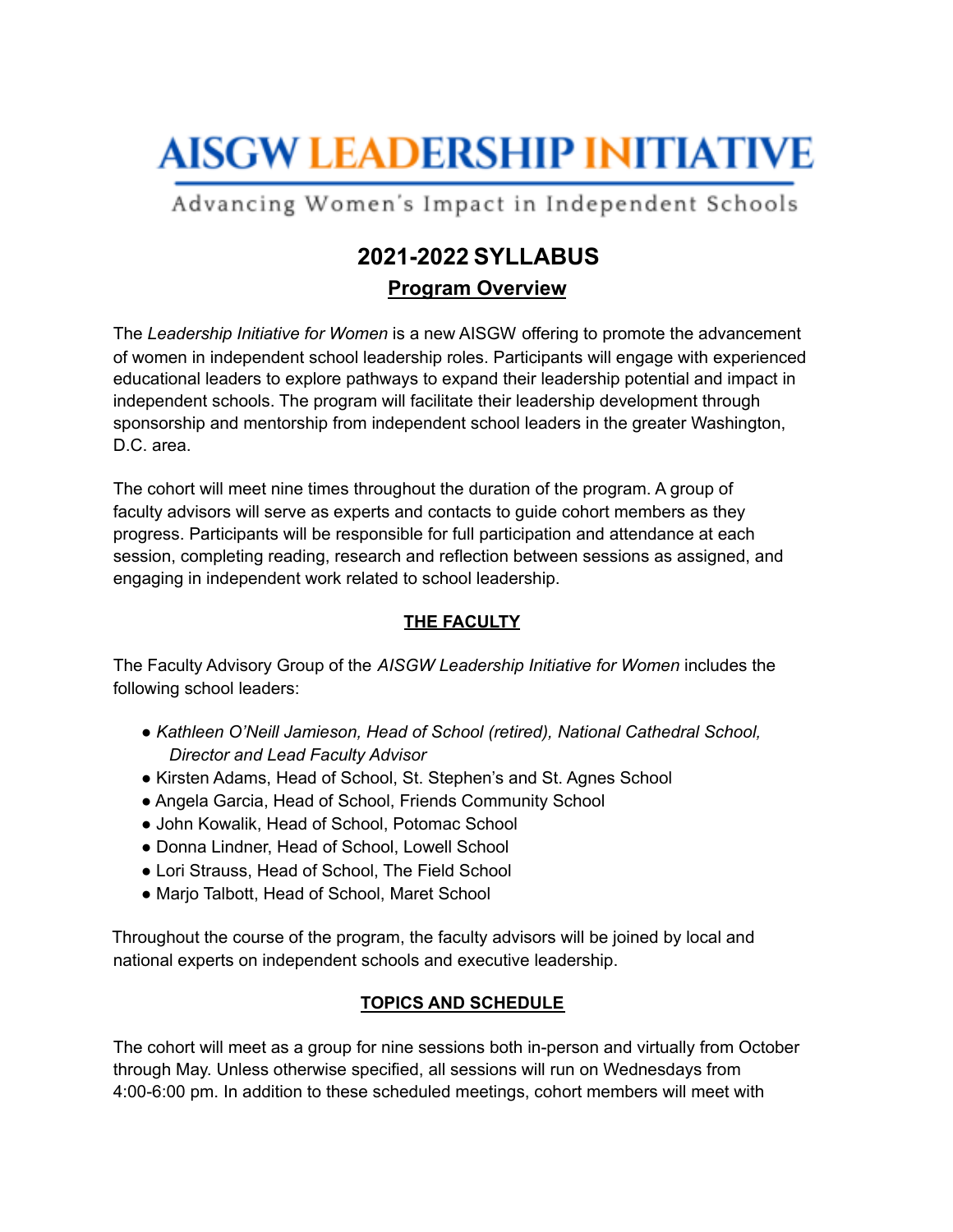their mentors and engage in parallel leadership projects and independent work.

#### **ZOOM Kick-Off:** *Welcome to the Leadership Initiative for Women!*

#### **October 27, 2021, 4:00-5:00 p.m. (Via Zoom) (Note that all other sessions will run until 6pm.)**

This initial call will bring together the first cohort of the *AISGW Leadership Initiative* for introductions and initial guidance from the faculty advisory group. In conjunction with this first meeting and moving later into the fall, cohort members will be assigned mentors as well as an independent project for the duration of the program.

#### **Session I***: Leaders on Leadership: Stories from the Field* **January 12, 2022, 4:00-6:00 p.m. (Georgetown Visitation)**

A panel of experienced independent school leaders will discuss pathways to leadership and their perspectives on the career trajectories of women in schools. Fellow independent school administrators will share their experiences of moving into leadership roles in complex school communities.

#### **Session II:** *Charting Your Path* **January 26, 2022, 4:00-6:00 p.m. (Maret School)**

Leadership Educator and Coach Kate Ebner of The Nebo Company will offer a dynamic workshop-style session on how to visualize your career trajectory and set meaningful professional development goals. She will guide cohort members in creating a personal vision and will share a leadership development planning framework to help participants turn that vision into action by identifying motivating, concrete, near-term next steps.

#### **Session III:** *The Transition to Leadership: Tools for the Early Years* **February 9, 2022, 4:00-6:00 p.m. (Potomac School)** *Led by Kathy Jamieson and Kirsten Adams*

As a follow-up to Session II, participants will work with fellow independent school administrators in this two-hour workshop. Discussion will include the expanded responsibilities of vision-setting, supervision, delegation, and evaluation. Among other things, cohort members will identify transferable skills and examine a case study on the topic of teamwork.

#### **Session IV:** *Leading for Equity* **March 2, 2022, 4:00-6:00 p.m. (Via Zoom)** *Led by Angela Garcia*

School leaders are responsible for leading the way on issues of diversity, equity and inclusion (DEI). Martha Haakmat and Vince Watchorn of Haakmat Consulting will join us to explore comprehensive and systemic DEI action-planning, training and assessment. Participants will learn how to build DEI awareness, skills and practices for greater equity and inclusion. We will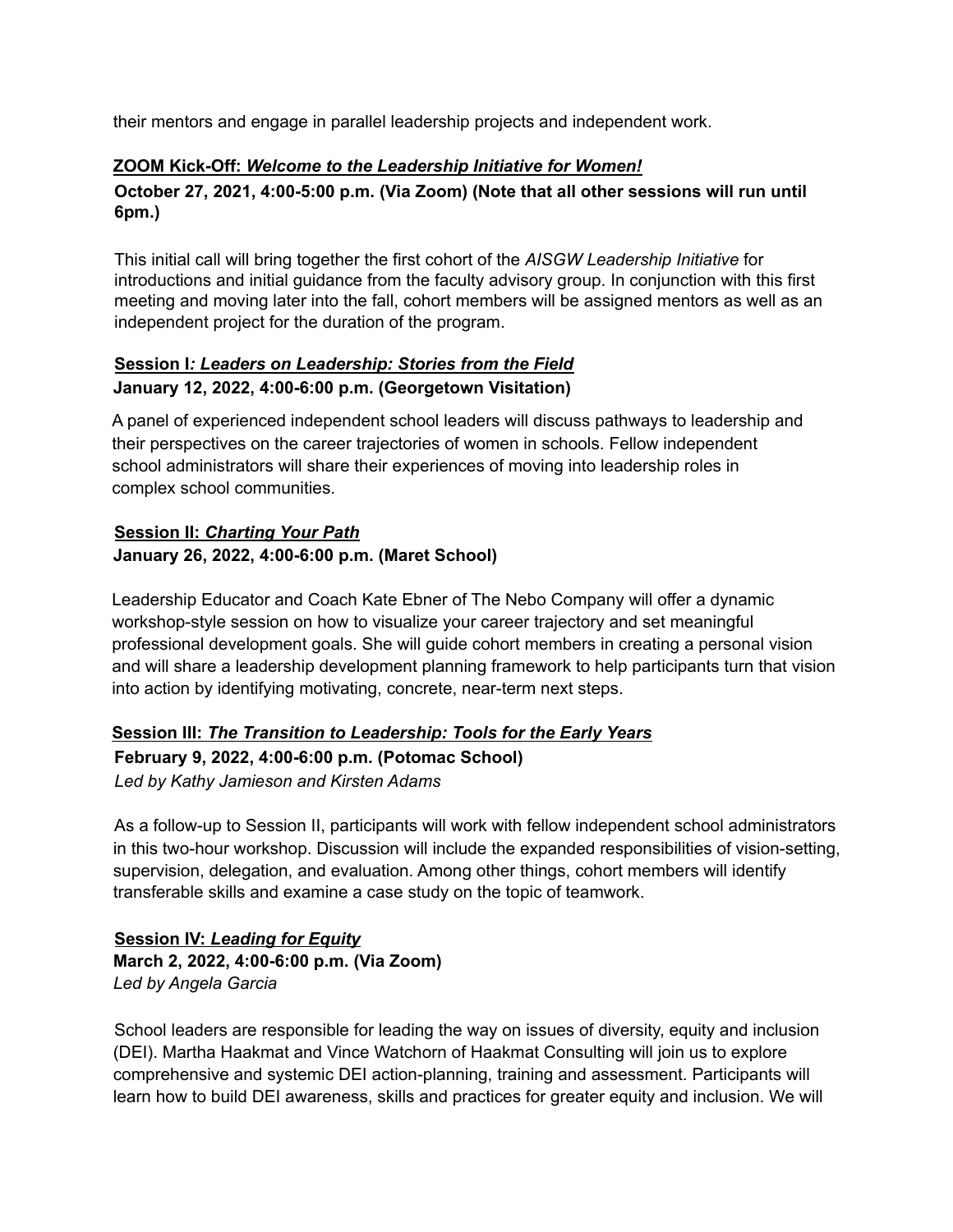also discuss the pivotal role of a school leader in bringing together all constituents in the community towards this shared purpose.

#### **Session V:** *A Primer for School Leaders on Crisis Communications and Legal Matters*

**April 6, 2022, 4:00-6:00 p.m. (Via Zoom)**

*Led by John Kowalik*

Add value to your current and future positions with ongoing training and responsibility in key areas related to the well-being of your school community and the relevance of the institution. Communications experts Jane and Jim Hurlburt of The Jane Group, and attorney Caryn Pass, Venable LLP, will collaborate to offer their perspective on critical communication and legal issues facing school leaders today. Resources for professional growth and an opportunity for Q&A will be offered.

#### **Session VI:** *Budget Meets Mission: Independent School Business and Development* **April 27, 2022, 4:00-6:00 p.m. (Lowell School)** *Led by Donna Lindner*

Leaders in the fields of independent school finance and fundraising will offer guidance on the pillars of financial, operational, and fundraising success unique to independent schools. This session, led by Jennifer Hillen, National Business Officers' Association (NBOA) , and Ann Snyder, Council for the Advancement of Secondary Schools (CASE), will foster understanding of the school business model and focus on stewardship of school resources, leadership team collaboration, and strategic action to ensure the long-term viability of the school.

## **Session VII***: Your Personal Leadership Profile*

#### **May 11, 2022, 4:00-6:00 p.m. (In Person, Location TBD)** *Led by Lori Strauss*

Nothing is more important than knowing your story and telling it effectively. Experienced executive search professionals Deborah Reed of Resource Group 175 and Ericka Miller of Isaacson, Miller will share best practices to communicate your expertise and leadership qualities during the search process. They will advise on developing your portfolio, the latest research on leadership development, and building a successful professional network.

#### **Session VIII***: Concluding Roundtable and Reception* **May 25, 2022, 4:00-6:30 p.m.** *(note change in time)* **(The Field School)**

Faculty and participants will gather for final reflections on the *AISGW Leadership Initiative* experience. This session will allow for a dynamic exhibit of individual leadership plans and the opportunity to give and get feedback. Advisory faculty and cohort members will leave with a shared commitment to each other's goals and to supporting the advancement of their